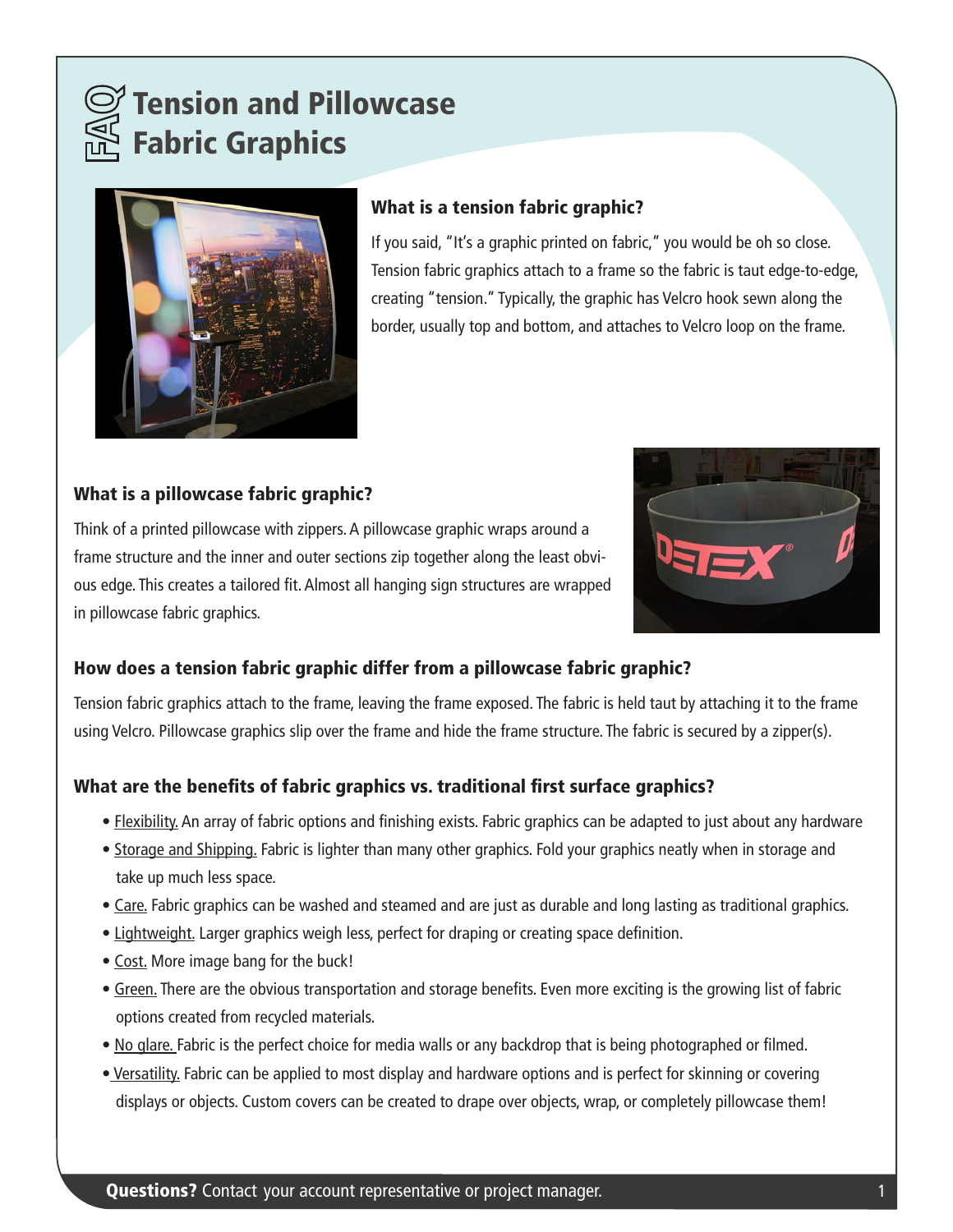

## Do fabric graphics offer the same color saturation, vibrancy, definition, and overall image quality as other graphics?

Fabric not only matches other graphic options, it often exceeds it! Dye sublimation equipment is more advanced than ever offering near continuous tone (limited by the texture of the material you choose) and exceptional detail created from high dpi outputs and sophisticated image patterns. Color is permanently dyed into the fabric creating a deep saturated image.





## How do tension fabric graphics attach or hang on the frame?

Tension graphics will usually have Velcro sewn into the perimeter. The finish used is dependent on the frame system requirements and or customer preference.

#### How do pillowcase fabric graphics attach or hang on the frame?

We sew a seam along the bottom edge of the frame to attach the inner and outer sides of the pillowcase. The top has zippers to secure the two sides with slots made to accommodate eyebolt or hanging hardware. Depending on the size and shape of the frame, vertical zippers may also be necessary. The seams are sewn to the inside of the pillowcase to create a smooth, fitted finish.

## What is the maximum size of a seamless tension graphic? Are there limitations to the maximum print width?

The maximum size depends on the fabric and printing process. Contact your account representative or project manager for details. Some frames are too large to cover without a seam. In general, the maximum width varies from 118" to 58" depending on the process.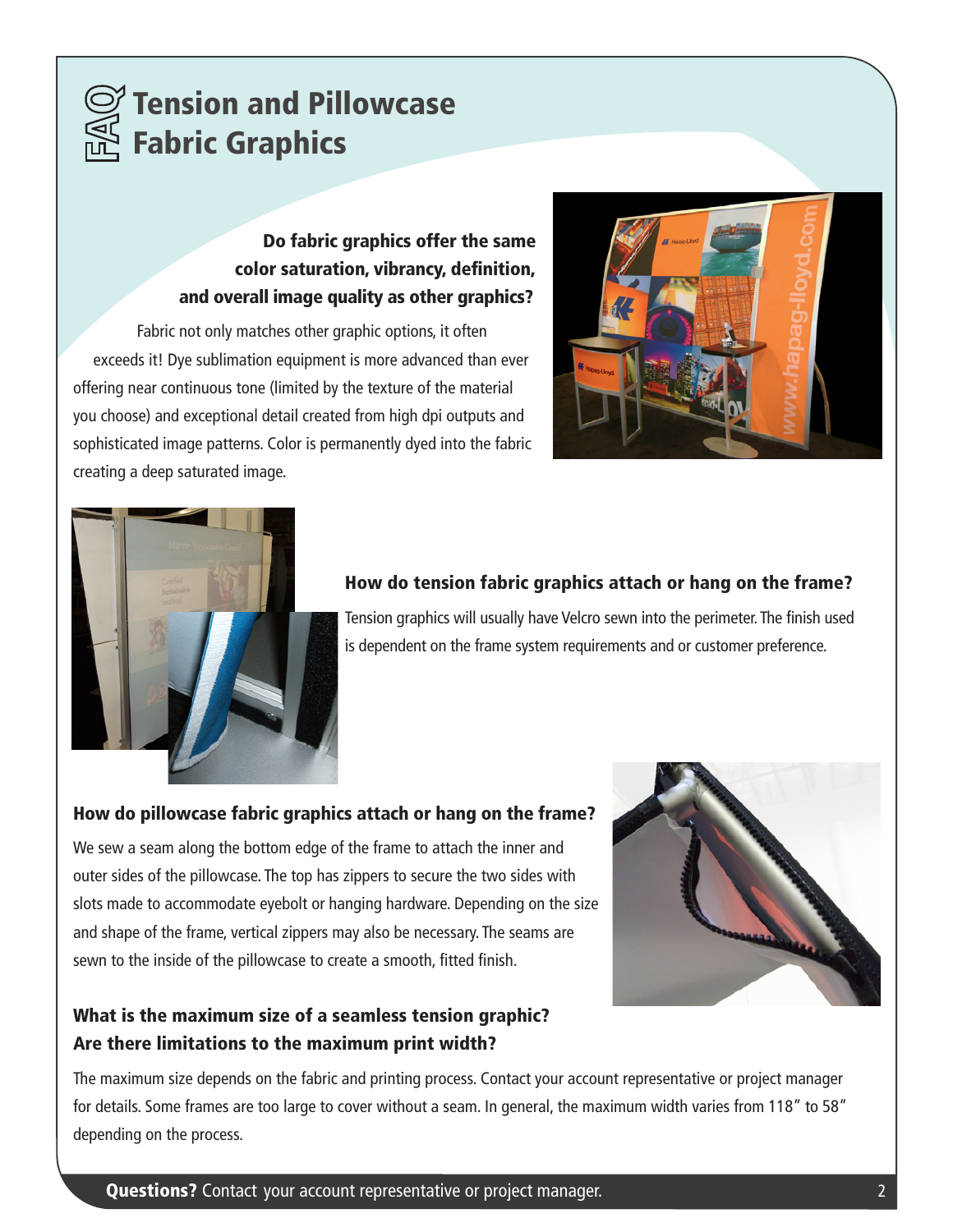



## What is the maximum size of a seamless pillowcase graphic? Are there limitations to the maximum print width?

All pillowcase graphics have seams, usually just at the top and bottom of the structure. However, some frames are too large to cover without a seam. Frames such as a tapered circle need to be pieced because the shape of the print is an arc, making it too large to print in one piece.

## How should tension fabric graphics and pillowcase graphics be cared for?

It is recommended that graphics be zipped up, folded, and stored in a bag. You may spot clean by wiping with a damp cloth. If it is necessary to wash the graphic and it is small enough, use a commercial size front-loading washing machine. Wash on the gentle cycle, with cool water. It is VERY important that the graphic be ZIPPED during washing. Dry cleaning is not recommended.

To limit getting the graphic dirty during installation, keep the set-up area clean by using a drop cloth and wash your hands prior to set up. You may want to consider purchasing inexpensive white cotton gloves. Wearing the gloves while handling the graphic will minimize the transfer of dirt and oils to your graphic.

## What is the preferred file set up for tension graphics and pillowcase graphics?

Files should be set up with at least 1 inch of bleed on all sides and marked with guides or crop marks to indicate art area versus bleed. The best file formats are Photoshop layered files, InDesign, Illustrator, or Quark documents. Files need to be set up as close to 100 percent as possible with a minimum resolution of 100 dots per inch. For more detailed information, contact your account representative or project manager.

Other things to consider are the live area, the diameter of the frames poles, and borders. If your critical art is too close to the edge of the frame, it may disappear as the graphic bends around the frame. Try to keep critical information 3 to 5 inches from the edge and either make borders wider or do not use borders.